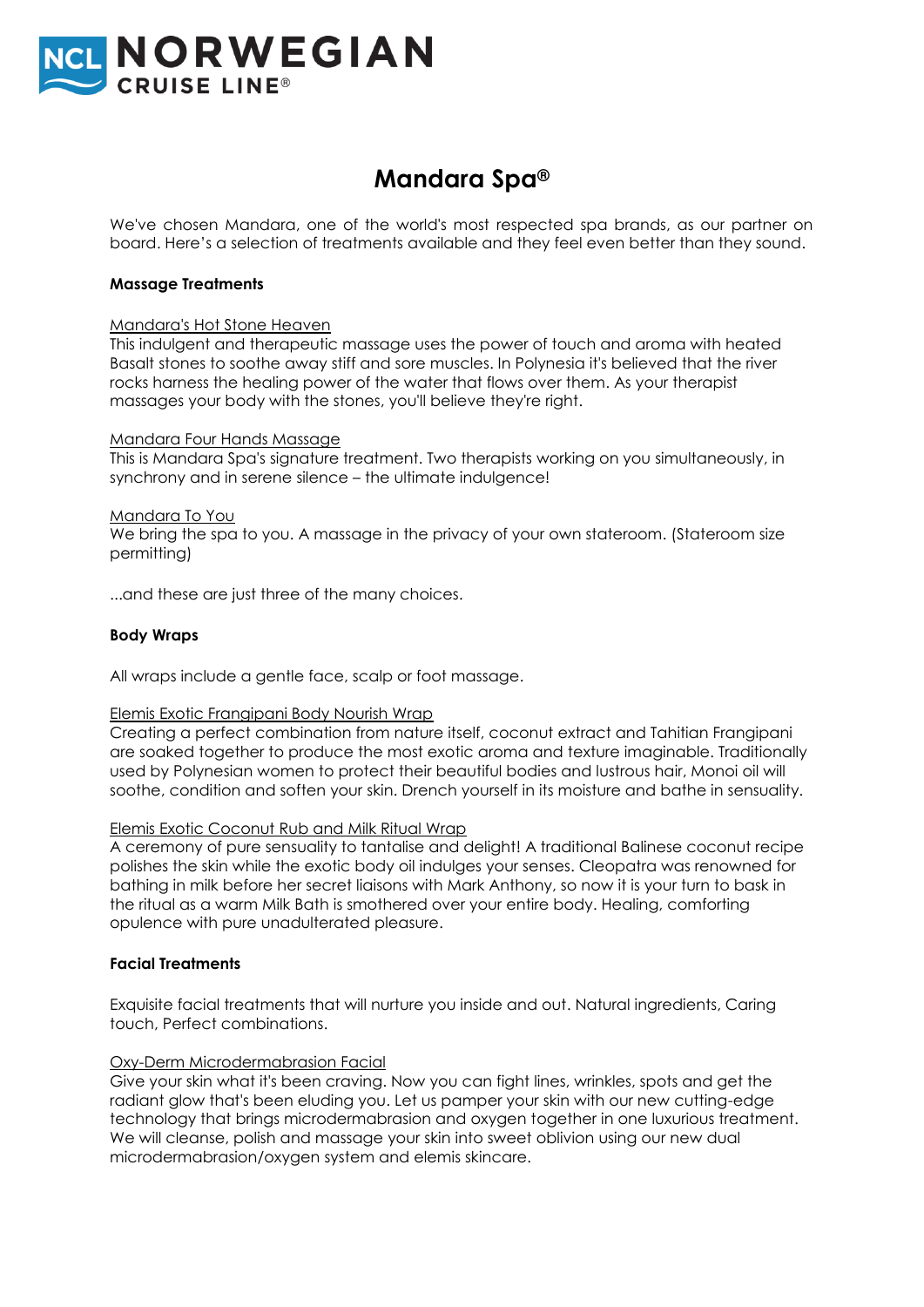# La Thérapie HydraLift Facial

The appearance of fine lines and wrinkles will be reduced as galvanic frequency and our specialised ingredients treat the deeper layers of the skin where cell renewal takes place. The stimulating effects of high frequency will boost circulation and enhance oxygen absorption, resulting in a smoother complexion that will leave your skin looking youthfully radiant after just one treatment.

# **Acupuncture**

## Pain Management with Acupuncture

If you want to relieve aches and pains, this acupuncture treatment is for you. This pain management therapy will reduce or eliminate chronic back, neck and joint pain.

## Weight-Loss Acupuncture

Having trouble shedding those extra pounds? This acupuncture treatment will help you lose weight safely and effectively.

## *"Just to Try"* Acupuncture

Curious about acupuncture and how it can benefit you? Try this 60-minute special introductory treatment.

# **Medi-Spa Treatments**

Schedule a 30-minute consultation with the medi-spa physician on board who will create an individualised treatment plan for you.

## BOTOX® Cosmetic

A simple, non-surgical treatment that can safely and effectively soften lines and reduce wrinkles.

#### Restylane® and Perlane®

Provide volume and fullness to the skin with instantaneous and long-lasting results.

# **Other Treatments**

# GoSmile Tooth Whitening

Arguably the best feature of any face is the smile that emanates from it. So, nurture one of the most important qualities you have, with GoSMILE whitening treatment for your teeth. Our tooth whitening treatment will lighten and brighten your smile in just minutes. Come and see us for a free consultation. Couples treatments are also available.

# **Salon Favourites**

# Elemis Frangipani Conditioning Hair and Scalp Ritual

We use rich Frangipani Monoi Oil, which is legendary for its ritual uses in Tahiti. After cleansing your hair, enjoy a deep scalp massage using this precious ingredient that eases away stress and leaves hair shiny.

# Elemis Exotic Hand Ritual with Manicure

Simply beautiful. This is pure pampering for your hands and nails to restore beauty and suppleness. Warmed aromatherapy oils nourish and condition, while the sublime sensation of milk lavishes its richness and healing action on your skin. Our Exotic Hand Ritual includes a complete traditional manicure.